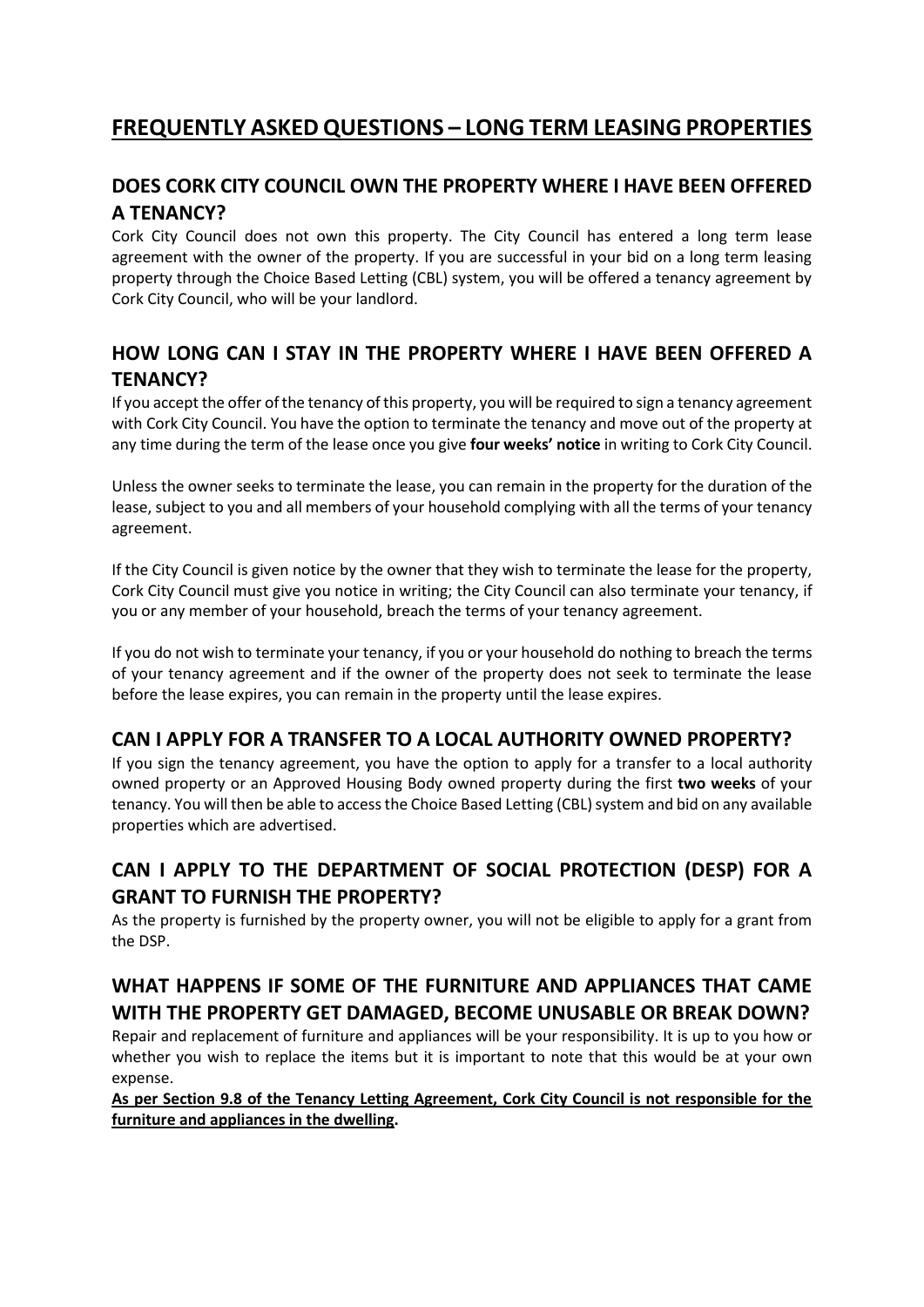### **WHAT IF I CAN'T AFFORD TO REPLACE THE ITEM THAT HAS BROKEN?**

If you cannot afford to replace items, you may then be eligible to apply to the DSP for an Exceptional Needs Payment.

### **IF I PURCHASE AN ITEM, AND I SUBSEQUENTLY MOVE OUT OF THE PROPERTY, CAN I TAKE THE ITEM WITH ME?**

In the event that you leave the dwelling, either by transfer or by giving notice, any outstanding balance must be paid in full. Until the balance is cleared the appliance remains the property of the Council.

#### **DO I HAVE TO INSURE THE PROPERTY?**

No

#### **DO I NEED TO INSURE THE CONTENTS?**

The only contents you would need to insure are any items you own that you move into the property. You have to ensure that you obtain public liability insurance as part of the policy.

### **DO I HAVE TO PAY A MARKET RENT FOR THIS PROPERTY BECAUSE IT IS NOT OWNED BY CORK CITY COUNCIL?**

No, you will be charged a rent on the same basis that other City Council tenants pay their rent, i.e. based on the income of everyone in the household.

## **WHO IS RESPONSIBLE FOR ANY RUBBISH THAT ACCUMULATES IN THE PROPERTY?**

As per the terms of your Tenancy Letting Agreement, you must not dump rubbish on any area of the property or estate. You must dispose of all large items of rubbish or household waste in a safe and appropriate way.

You are responsible for ensuring that any rubbish is disposed of safely. It is the duty of all owners of the waste to ensure the correct disposal of their waste. It is recommended that you contact a refuse collection service and get them to deliver the relevant wheelie bins to you so that your refuse is collected regularly. You are responsible for paying for this.

Cork City Council introduced bye-laws in 2019 to regulate and control the segregation, storage and presentation of household waste. All citizens of Cork City Council must dispose of their waste by using an authorised waste contractor or by taking it to an authorised waste facility or by sharing bins by written agreement.

Cork City Council officials will be carrying out door to door checks to ascertain how waste producers are disposing of their waste. Households are advised to retain receipts for waste disposal.

## **WHO IS RESPONSIBLE FOR THE UPKEEP OF THE GARDEN (FRONT/BACK/SIDE (WHICHEVER IS APPLICABLE TO THE PROPERTY THAT YOU ARE ALLOCATED)?**

As per the terms of your Tenancy Letting Agreement, you are responsible for this. Grass needs to be cut regularly during the growing season usually from April to mid/late October. We recommend you keep it to a height of 1 inch. You must not let your grass grow to more than a height of 6 inches. You are responsible for your individual garden and you are expected to keep this in a reasonable condition at all times. There is a set a minimum standard for gardens which is

• All garden areas should be kept tidy and free of litter and rubbish.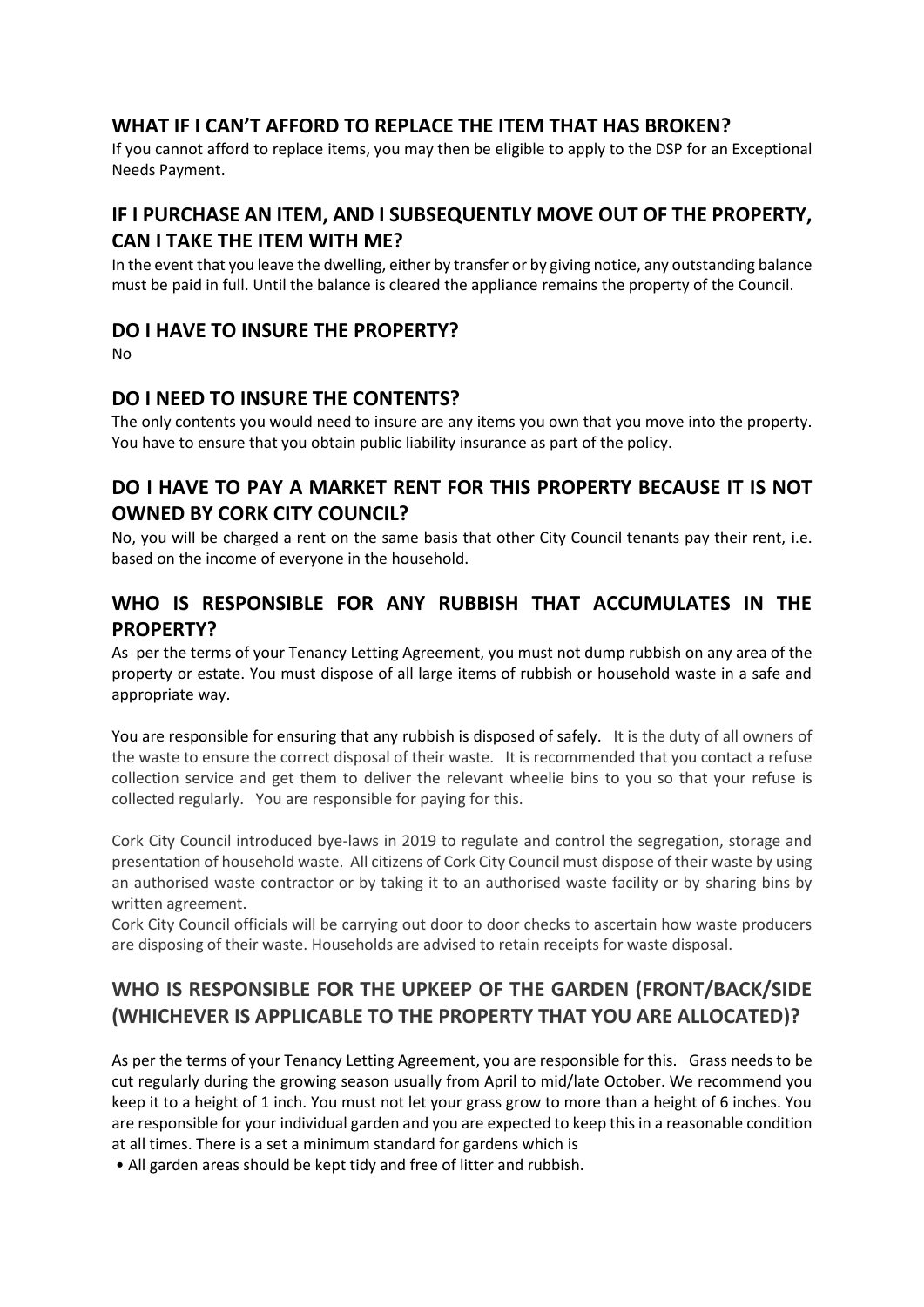- Grassed areas should be kept at a reasonable height and weeds should be kept under control.
- Paths and access routes should be kept clear.
- Permission is required before putting up/removing boundary structures or fencing.

• Ponds cannot be installed (and if you have installed one you will be asked to fill it in at your own expense).

## **ARE THERE SET REQUIREMENTS FOR LIVING IN A LEASED PROPERTY THAT DIFFER FROM ANY OTHER CITY COUNCIL PROPERTY?**

No, the requirements are the same and are summarised below:

When you sign up to your tenancy, Cork City Council provides you with a Tenancy Agreement; some of the tenancy conditions and responsibilities you have as a tenant in relation to your home, estate and neighbourhood include:

- when you become a tenant you also become a member of the community in which you live. The Council encourages you to become actively involved in your estate.
- You must live in the property as your only home.
- You must advise the Council and seek permission if you are going to be away from the property for more than 6 weeks in any period of 52 weeks and in doing so you must notify the Council in writing of:
	- $\triangleright$  the date you intend to leave;
	- $\triangleright$  the date you intend to return;
	- $\triangleright$  the arrangements you have made for paying the rent;
	- $\triangleright$  the arrangements you have made for looking after the property, including garden and disposal of household rubbish;
	- $\triangleright$  the address and phone number where the Council can contact you.
- Looking after the property  $-$  you must:
	- $\triangleright$  take care of the property, including the fixtures and fittings, and make sure that your visitors and other people using or living in the property do the same.
	- $\triangleright$  Keep your property and gardens clean, tidy and rubbish free.
	- $\triangleright$  Not cause or allow any shared area or communal area of the estate to become untidy or unclean.
	- $\triangleright$  Keep the inside of the property reasonably well decorated.
	- $\triangleright$  Tell the Council, as soon as possible about any problem that the Council is responsible for repairing.

As many housing estates in the City have communal landscaped areas, tenants are expected to play their part in maintaining these areas and are also expected to contribute financially towards grass cutting in communal areas and maintaining landscaped areas.

If there is a Management Company managing the complex in which the property is located you are expected to comply with all House Rules.

#### **IS PARKING PROVIDED?**

This varies depending on the property you are offered. It is important that you are always considerate to others when you and people who live with you or visit you park. Do not do the following: DO NOT Park or drive on open areas, footpaths or grass verges.

DO NOT Park any caravan, motor-home, commercial vehicle, boat or trailer within the boundary of your home, on communal parking areas or any roadway within your estate.